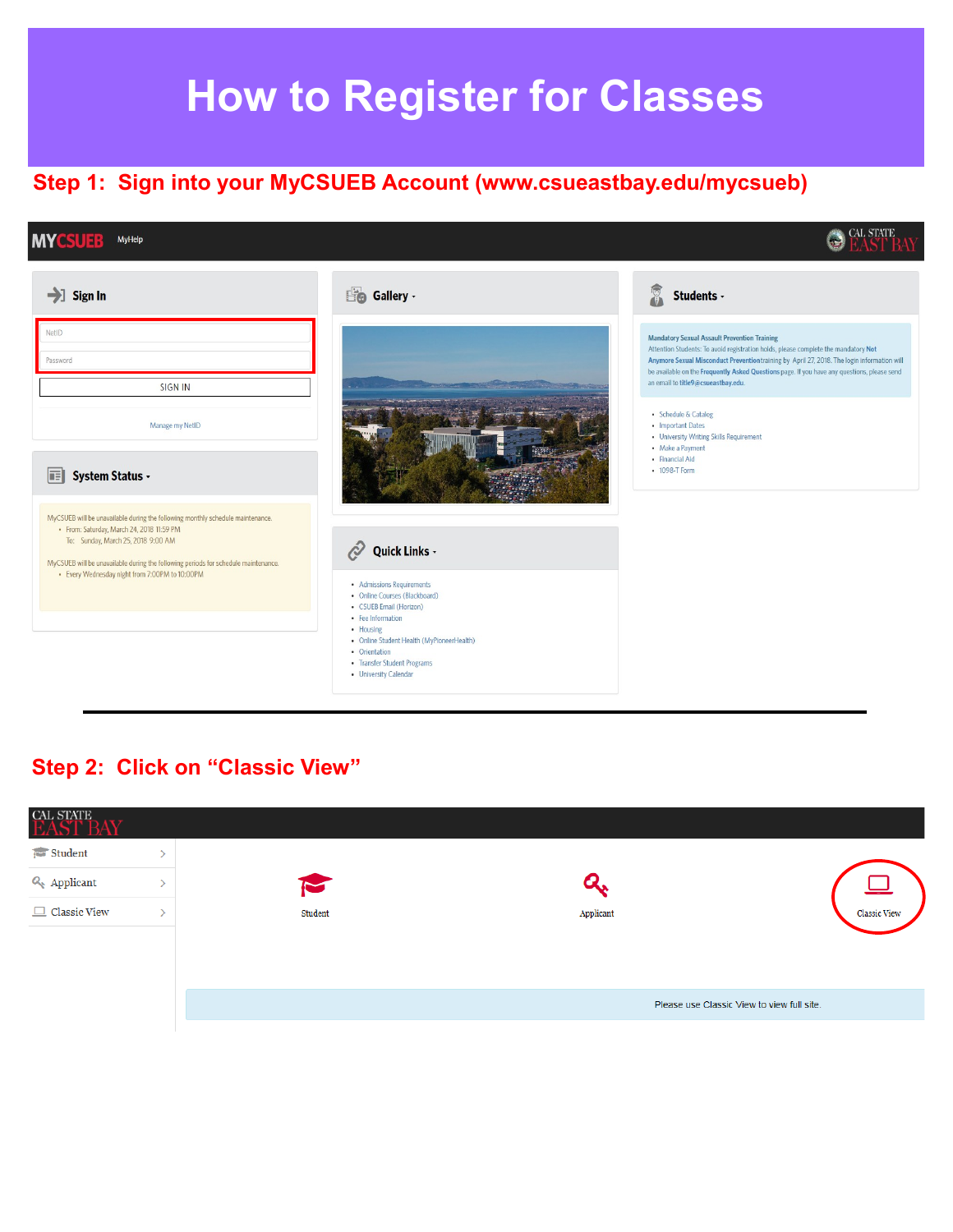#### **Step 3: Click into your Student Center.**



| <b>View My Messages</b>                 |                                                          | <b>SEARCH FOR CLASSES</b>                                                         |
|-----------------------------------------|----------------------------------------------------------|-----------------------------------------------------------------------------------|
| You have no new messages.               |                                                          |                                                                                   |
| <b>View Messages</b>                    |                                                          | $\overline{\phantom{a}}$ Holds                                                    |
| <b>Academics</b>                        |                                                          | University Writing Skills<br><b>International Health Insurance</b>                |
| Search<br><b>IAP</b><br>Enroll          | <b>同 URL</b><br><b>Deadlines</b><br>This Week's Schedule | $details$ <sup><math>\triangleright</math></sup>                                  |
| My Academics<br><b>Schedule Planner</b> | <b>Schedule</b><br><b>Class</b>                          | $\overline{\phantom{a}}$ To Do List                                               |
| $\vee$ $\infty$<br>other academic       |                                                          | <b>Declaration of Finances</b><br>Health Ins Compliance Form<br>I-20 Consent Form |
|                                         |                                                          | <b>TOEFL/IELTS Scores</b><br><b>Verification of Finances</b>                      |
|                                         |                                                          | <b>GE Evaluation Status</b><br>Individualized Advisement Plan                     |
|                                         |                                                          | Direct Loan Counseling<br>Direct Loan Promissory Note                             |
|                                         |                                                          | 18/19 Fin Aid Verification<br>weekly schedule >                                   |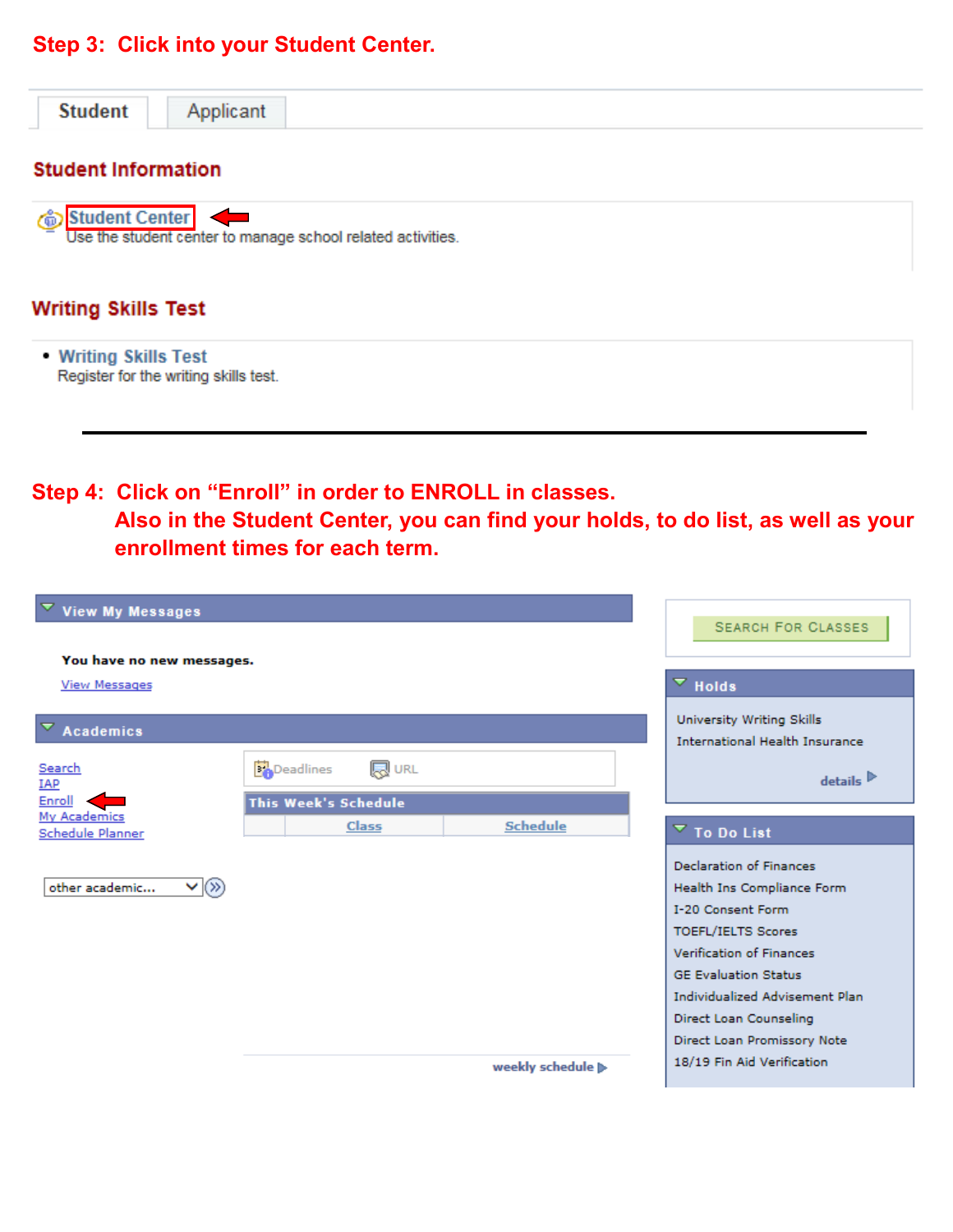# **Step 5. Select the correct term and click Continue.**



| Select a term then select Continue. |               |                     |
|-------------------------------------|---------------|---------------------|
| <b>Term</b>                         | Career        | <b>Institution</b>  |
| Spring Quarter 2017                 | Undergraduate | CSU East Bay        |
| Summer Quarter 2017                 | Undergraduate | CSU East Bay        |
| Fall Quarter 2017                   | Undergraduate | <b>CSU East Bay</b> |
| Winter Quarter 2018                 | Undergraduate | CSU East Bay        |
| Spring Quarter 2018                 | Undergraduate | CSU East Bay        |
|                                     |               |                     |
|                                     |               | CONTINUE            |

#### **Step 6. Click on Search to look for the class you want to take.**

To select classes for another term, select the term and select Change. When you are satisfied with your class selections, proceed to step 2 of 3.

CSUEB is committed to protecting your privacy while providing you with access to our Learning Management System(LMS). In accordance with WASC accreditation policies and Faculty Senate policies, CSUEB is obligated to inform you that by registering for CSUEB Online or Hybrid course(s), you acknowledge and accept that your identity may be subject to verification (secure login/password, proctored examinations, and/or other technologies that are effective in verifying user identity) and that you will adhere to standards of academic honesty and integrity while participating in your online/hybrid coursework. All information within the LMS is secured during transmission using Secure Sockets Layer (SSL) standard security technology, which encrypts information you input or receive between LMS and your browser. The CSUEB privacy policy can be found at FERPA

Spring Quarter 2018 | Undergraduate | CSU East Bay

change term

**D** Closed

 $\mathbf{A}$  Wait List

|                                               | $   -$<br>$-1$                          | $\overline{a}$ , and the mass of |
|-----------------------------------------------|-----------------------------------------|----------------------------------|
|                                               |                                         |                                  |
| <b>Add to Cart:</b>                           | Spring Quarter 2018 Shopping Cart       |                                  |
| <b>Enter Class Nbr</b>                        |                                         |                                  |
| enter                                         | Your enrollment shopping cart is empty. |                                  |
| <b>Find Classes</b>                           |                                         |                                  |
|                                               |                                         |                                  |
| Class Search                                  |                                         |                                  |
| <b>Contract</b><br>search<br>schedule planner |                                         |                                  |

 $\bullet$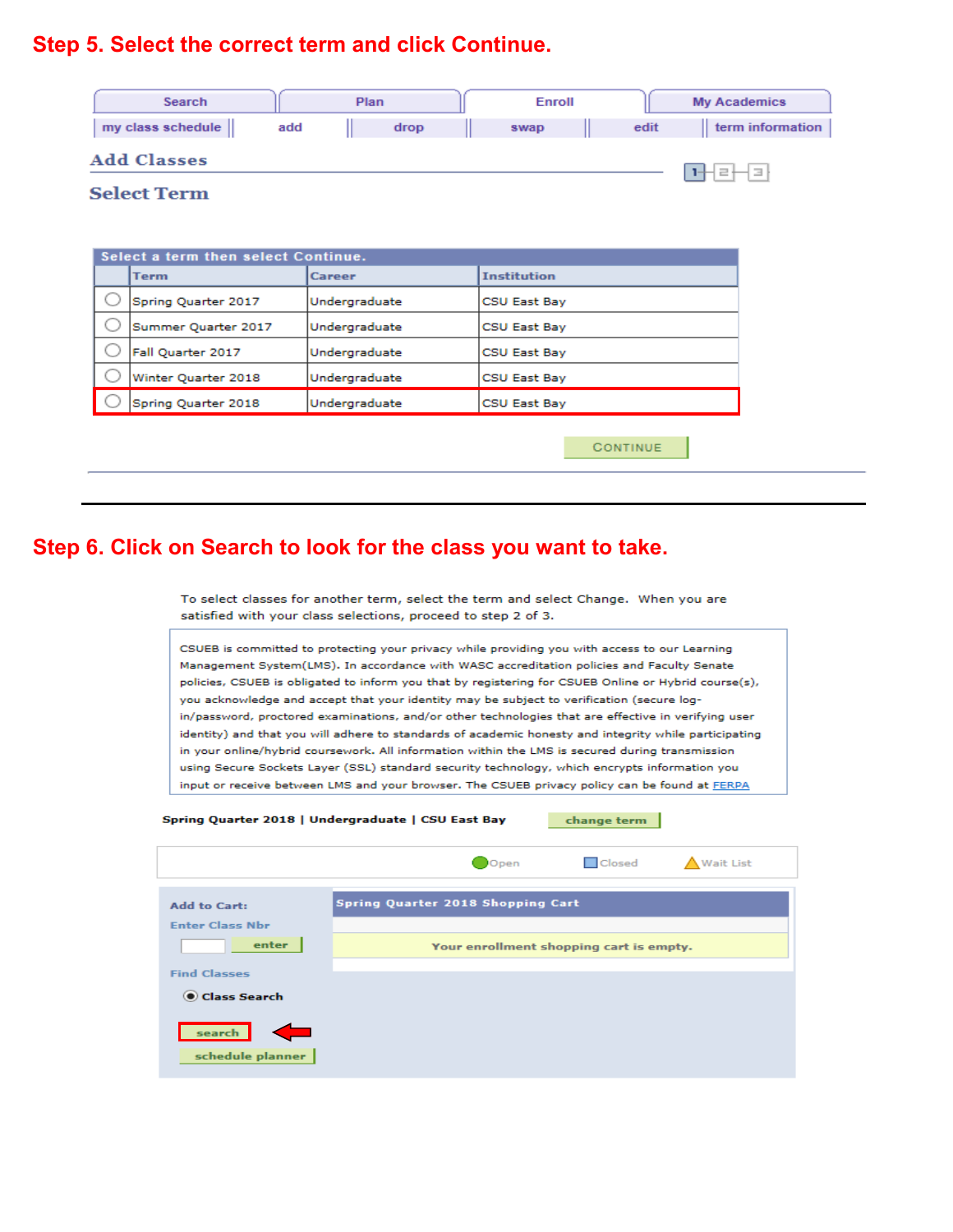# **Step 7. Select your Course Subject and Course Number. Change the Course Career to "Postbaccalaureate." Once you finish filling out the fields, click on Search.**

| <b>Add Classes</b>                 |                                                                               |                                                 |
|------------------------------------|-------------------------------------------------------------------------------|-------------------------------------------------|
| <b>Enter Search Criteria</b>       |                                                                               |                                                 |
| <b>Search for Classes</b>          |                                                                               |                                                 |
| CSU East Bay   Spring Quarter 2018 |                                                                               |                                                 |
|                                    | Select at least 2 search criteria. Select Search to view your search results. |                                                 |
|                                    |                                                                               |                                                 |
| $\nabla$ Class Search              |                                                                               |                                                 |
| <b>Subject</b>                     | <b>Teacher Education</b>                                                      |                                                 |
| <b>Course Number</b>               | v<br>is exactly                                                               |                                                 |
| <b>Course Career</b>               | Postbaccalaureate                                                             |                                                 |
|                                    | <b>Show Open Classes Only</b>                                                 |                                                 |
|                                    | <b>Open Entry/Exit Classes Only</b>                                           |                                                 |
|                                    |                                                                               |                                                 |
| ▽ Additional Search Criteria       |                                                                               |                                                 |
| <b>Meeting Start Time</b>          | greater than or equal to<br>◡                                                 |                                                 |
| <b>Meeting End Time</b>            | less than or equal to<br>◡                                                    |                                                 |
| <b>Days of Week</b>                | include only these days<br>◡                                                  |                                                 |
|                                    | Mon $\Box$ Tues $\Box$ Wed $\Box$ Thurs $\Box$ Fri $\Box$ Sat $\Box$ Sun      |                                                 |
| <b>Instructor Last</b>             | begins with                                                                   |                                                 |
| Name<br><b>Class Nbr</b>           | $\overline{\mathbf{?}}$                                                       |                                                 |
|                                    |                                                                               |                                                 |
| <b>Course Attribute</b>            |                                                                               |                                                 |
| <b>Course Attribute Value</b>      |                                                                               |                                                 |
| <b>Course Keyword</b>              |                                                                               | ℒ                                               |
| <b>Minimum Units</b>               | greater than or equal to                                                      |                                                 |
| <b>Maximum Units</b>               | less than or equal to<br>▽                                                    |                                                 |
| <b>Course Component</b>            | v                                                                             |                                                 |
| <b>Session</b>                     | ◡                                                                             |                                                 |
| <b>Mode of Instruction</b>         | v                                                                             |                                                 |
| <b>Location</b>                    |                                                                               |                                                 |
|                                    |                                                                               |                                                 |
| Return to Add Classes              | <b>SEARCH</b><br><b>CLEAR</b>                                                 | $\Box$ Include Self Support Courses $\mathbb Q$ |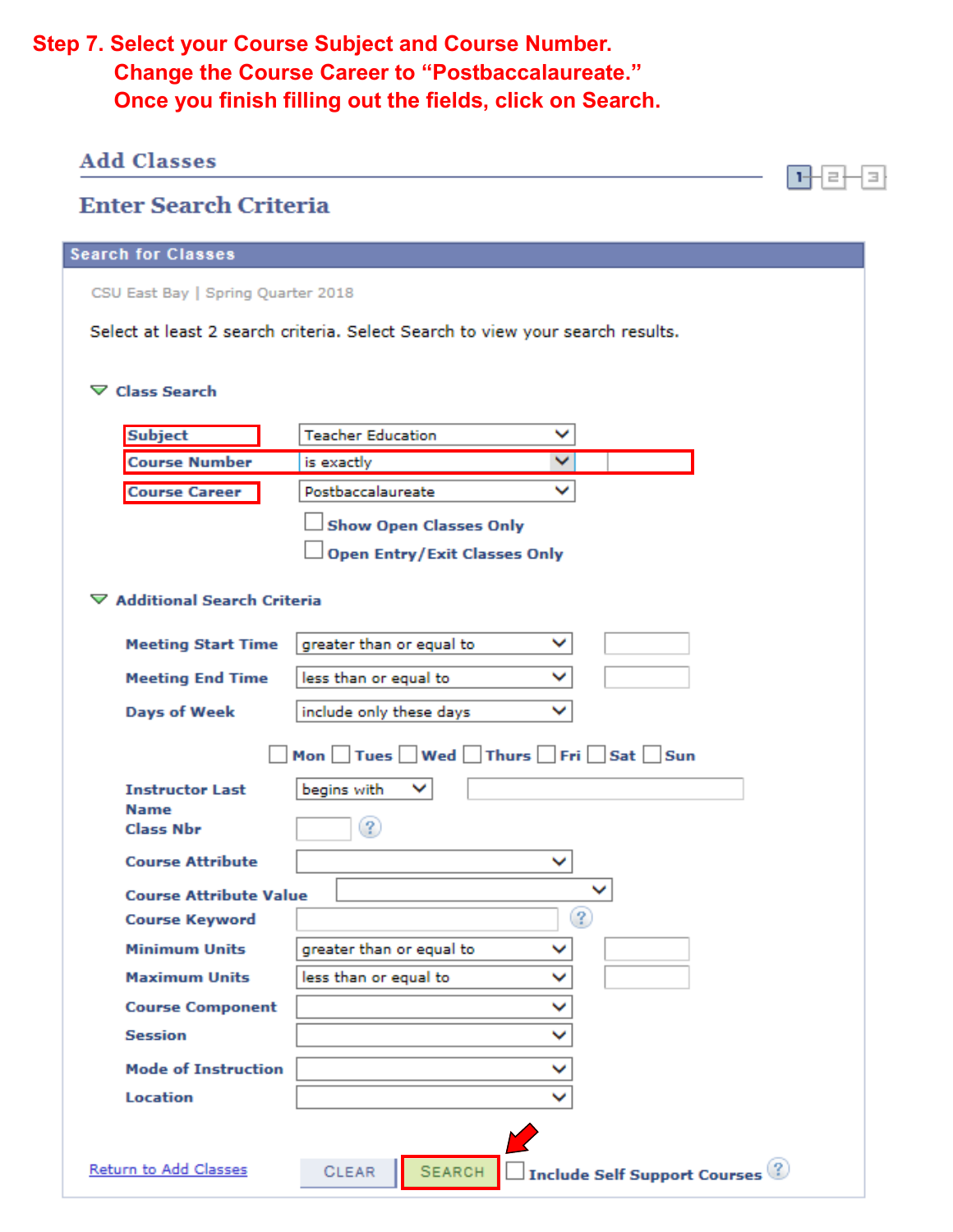### **Step 8. Once you find your class, click on Select.**

*Make sure you enroll in the correct section for your cohort. For example: if you were in Team 06 Cohort, you would look for... Section: 0106*

- *01 - Section Number*
- *06 - Cohort Number*

|      | 8 class section(s) found                                   |                       |                         |                                |                    |                                |               |                   |        |
|------|------------------------------------------------------------|-----------------------|-------------------------|--------------------------------|--------------------|--------------------------------|---------------|-------------------|--------|
|      | TED 5211 - TPA Subject-Specific Pedagogy Task I Assessment |                       |                         |                                |                    |                                |               |                   |        |
|      | <b>Class Section</b>                                       | <b>Campus</b>         | <b>Days &amp; Times</b> | <b>Room</b>                    | <b>Instructor</b>  | <b>Meeting Dates</b><br>Status |               |                   |        |
| 1408 | 0106-LEC Regular                                           | <b>Hayward Campus</b> | TBA                     | Arranged Day/Time/Location Cla | <b>Kelly Moore</b> | $03/26 - 06/10$                |               | <b>View Books</b> | select |
|      | <b>Class Section</b>                                       | <b>Campus</b>         | <b>Days &amp; Times</b> | <b>Room</b>                    | <b>Instructor</b>  | <b>Meeting Dates</b><br>Status |               |                   |        |
| 1409 | 0210-LEC Regular                                           | <b>Havward Campus</b> | <b>TBA</b>              | Arranged Day/Time/Location Cla | <b>Kelly Moore</b> | $03/26 - 06/10$                |               | <b>View Books</b> | select |
|      | <b>Class Section</b>                                       | <b>Campus</b>         | <b>Days &amp; Times</b> | <b>Room</b>                    | <b>Instructor</b>  | <b>Meeting Dates Status</b>    |               |                   |        |
|      | 1410 0325-LEC Regular                                      | <b>Hayward Campus</b> | TBA                     | Arranged Day/Time/Location Cla | <b>Kelly Moore</b> | $03/26 - 06/10$                |               | <b>View Books</b> | select |
|      | <b>Class Section</b>                                       | <b>Campus</b>         | <b>Days &amp; Times</b> | <b>Room</b>                    | <b>Instructor</b>  | <b>Meeting Dates</b>           | <b>Status</b> |                   |        |
|      | 1411 0430-LEC Regular                                      | <b>Hayward Campus</b> | TBA                     | Arranged Day/Time/Location Cla | <b>Kelly Moore</b> | $03/26 - 06/10$                |               | <b>View Books</b> | select |
|      | <b>Class Section</b>                                       | <b>Campus</b>         | <b>Days &amp; Times</b> | <b>Room</b>                    | <b>Instructor</b>  | <b>Meeting Dates</b><br>Status |               |                   |        |
|      | 1412 0540-LEC Regular                                      | <b>Hayward Campus</b> | <b>TBA</b>              | Arranged Day/Time/Location Cla | <b>Kelly Moore</b> | $03/26 - 06/10$                |               | <b>View Books</b> | select |
|      | <b>Class Section</b>                                       | <b>Campus</b>         | <b>Days &amp; Times</b> | <b>Room</b>                    | <b>Instructor</b>  | <b>Meeting Dates</b><br>Status |               |                   |        |
| 1413 | 0650-LEC Regular                                           | <b>Hayward Campus</b> | <b>TBA</b>              | Arranged Day/Time/Location Cla | <b>Kelly Moore</b> | $03/26 - 06/10$                |               | <b>View Books</b> | select |
|      | Class Section                                              | <b>Campus</b>         | <b>Days &amp; Times</b> | <b>Room</b>                    | <b>Instructor</b>  | <b>Meeting Dates Status</b>    |               |                   |        |
|      | 1414 0791-LEC Regular                                      | Concord Campus        | TBA                     | Arranged Day/Time/Location Cla | <b>Kelly Moore</b> | $03/26 - 06/10$                |               | <b>View Books</b> | select |
|      | <b>Class Section</b>                                       | <b>Campus</b>         | <b>Days &amp; Times</b> | <b>Room</b>                    | <b>Instructor</b>  | Status<br><b>Meeting Dates</b> |               |                   |        |
| 1415 | 0892-LEC Regular                                           | <b>Concord Campus</b> | <b>TBA</b>              | Arranged Day/Time/Location Cla | <b>Kelly Moore</b> | $03/26 - 06/10$                |               | View Books        | select |